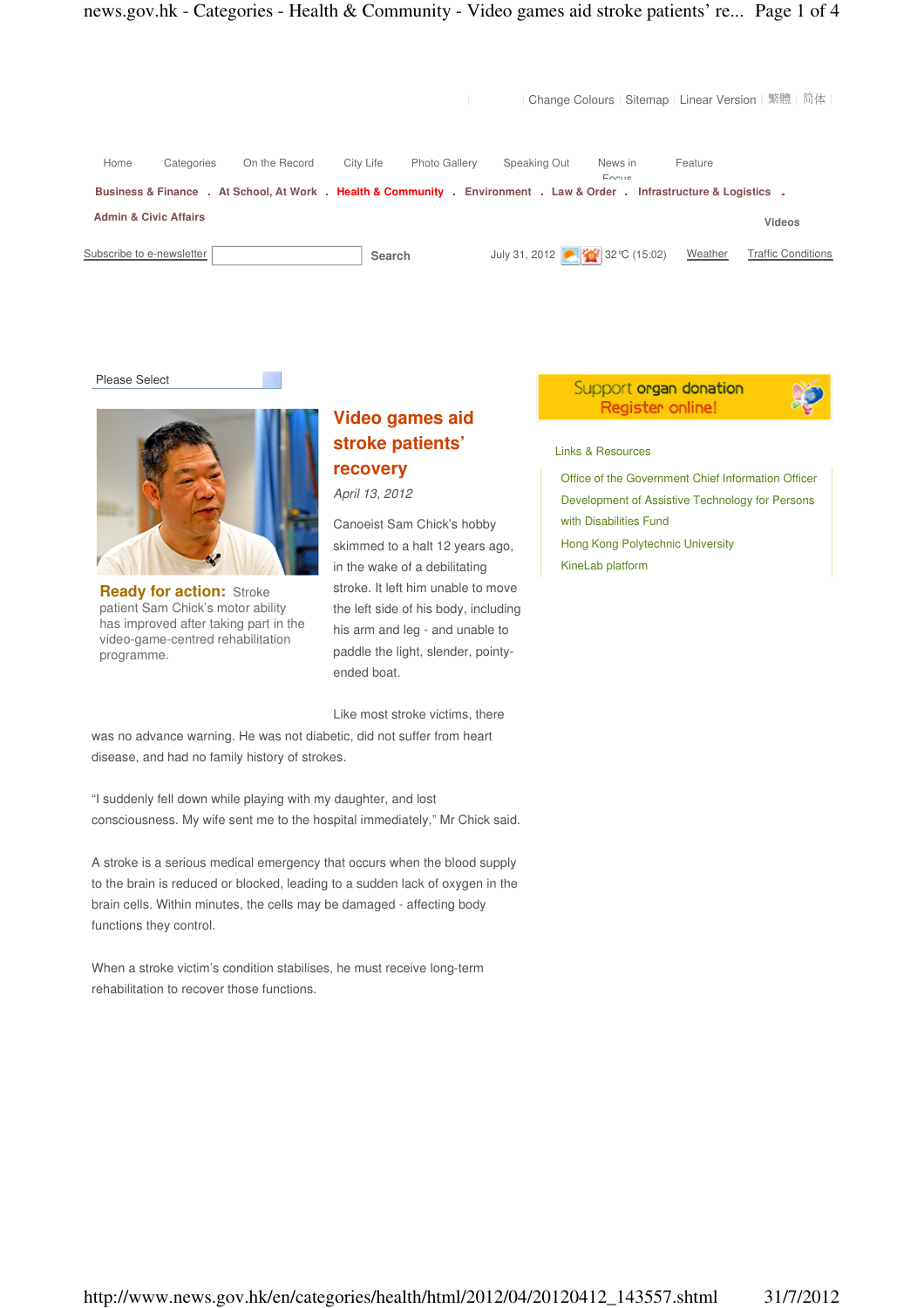

### **Rising to video challenge**

Mr Chick recently enrolled in a clinic at Hong Kong Polytechnic University's Jockey Club Rehabilitation Engineering Centre. It has developed three video games played using a popular home video game sensor device that help patients regain their mobility in a fun and compelling way.

The university's Associate Professor Raymond Tong, of the Department of Health Technology & Informatics, described how each game targets different motor functions.

"Good Views Hunting" aims to improve the ability to stretch one's arms. Players imagine themselves sitting inside a ferry or a tram, and must continually clean the 'dirty' windows in front of them by moving their arms in front of the screen.

To keep them motivated, they are treated to ever-changing views of Victoria Harbour and old streets of Hong Kong.

"Hong Kong Chef" is a more difficult game that requires greater finesse, to improve the control of movements in their arms and hands. Players must prepare different local dishes, such as egg tarts and barbequed pork.

"They need to do a lot of hand functions - how to chop, how to pick up an ingredient and how to do the stirring - the kind of hand co-ordination motions that are needed in daily life," Mr Tong said.

The game "Cockroach Invasion" trains patients to use their legs to stamp on cockroaches that appear at their feet on screen. Players can adjust the speed and numbers of cockroaches that appear, to suit their own ability. They must keep moving to step on the bugs, giving them an intensive workout while enhancing their ability to balance.

#### **Self-motivated workouts**

Mr Chick enjoys "Hong Kong Chef" the most, he says, because he loves to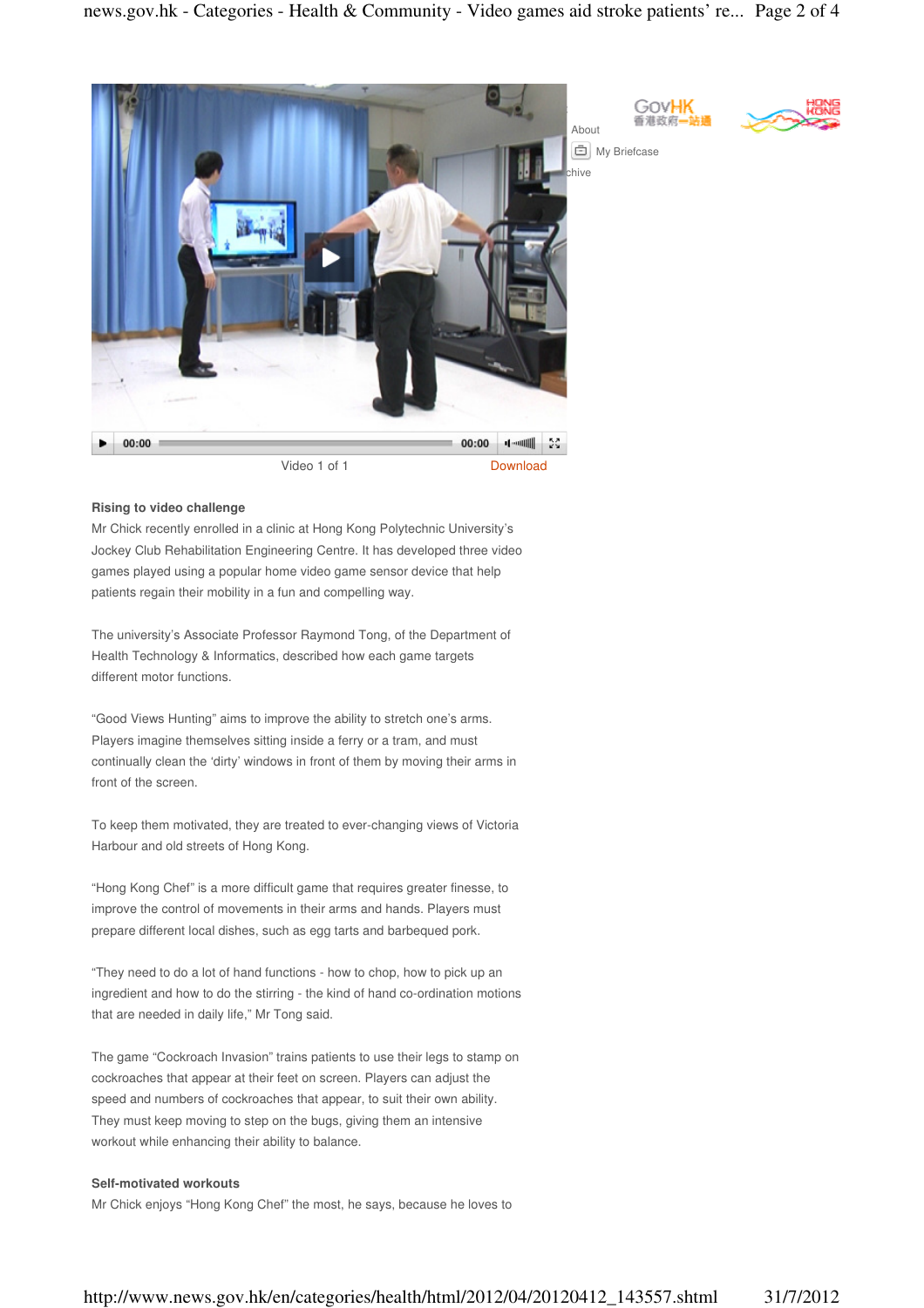eat.

"It is also an intensive exercise session. I used to paddle a canoe. Now when I finish the game, I feel my body is hot and sweaty, the same feeling as having done intensive sports. Normal physiotherapy courses can be boring, since we just repeat the same actions in front of other patients. But through the games I can have more fun," he said.

"If I perform well in the games, a 'trophy' will be shown on the screen. It brings back memories of winning medals in sports competitions in the past."

The satisfaction compels Mr Chick to keep up the exercises. He realises he may never be as vigorous as before, but strives to improve day by day.

#### **Progress tracked**

An evaluation programme is included in the application, enabling the patients and their family and healthcare workers to track their progress. The application can also be adjusted to best suit the patient.

"In the initial stage, maybe his hand can just reach his eyebrow. Through the exercise and training, they can improve their range of motions. Maybe after 10 sessions, they can reach above their head," Mr Tong said.

Stroke victim Dung Wu-chuen also enrolled in the programme, to try to regain function on the right side of his body, and to overcome difficulties speaking since the incident.

"I tried all the games and want to do better," he said. "I couldn't clean the windows at first because my arms were not strong enough. Now I can stretch my arms slowly."

The training is intense, but Mr Dung will not give up. He treasures every opportunity to regain his strength, and appreciates all that those involved have done to help him.

"Every patient wants to recover fully," he said. "The staff here are kind and help me a great deal. I need to work harder and not waste their effort."

#### **Promoting inclusion**

This project is among nine projects the Office of the Government Chief Information Officer's Development of Assistive Technology for Persons with Disabilities Fund has sponsored.

Government Chief Information Officer Daniel Lai said people with disabilities may find it difficult to use computers and information technology. Assistive devices can facilitate their access to online information and public services, and enhance their quality of life.

The office launched the fund in 2011 to support the development of assistive tools and applications. It has received 39 project proposals and selected nine of them, with a total funding value of \$3.3 million. They include software development and upgrades, design of input and control assistance devices, web-based services, and rehabilitation tools.